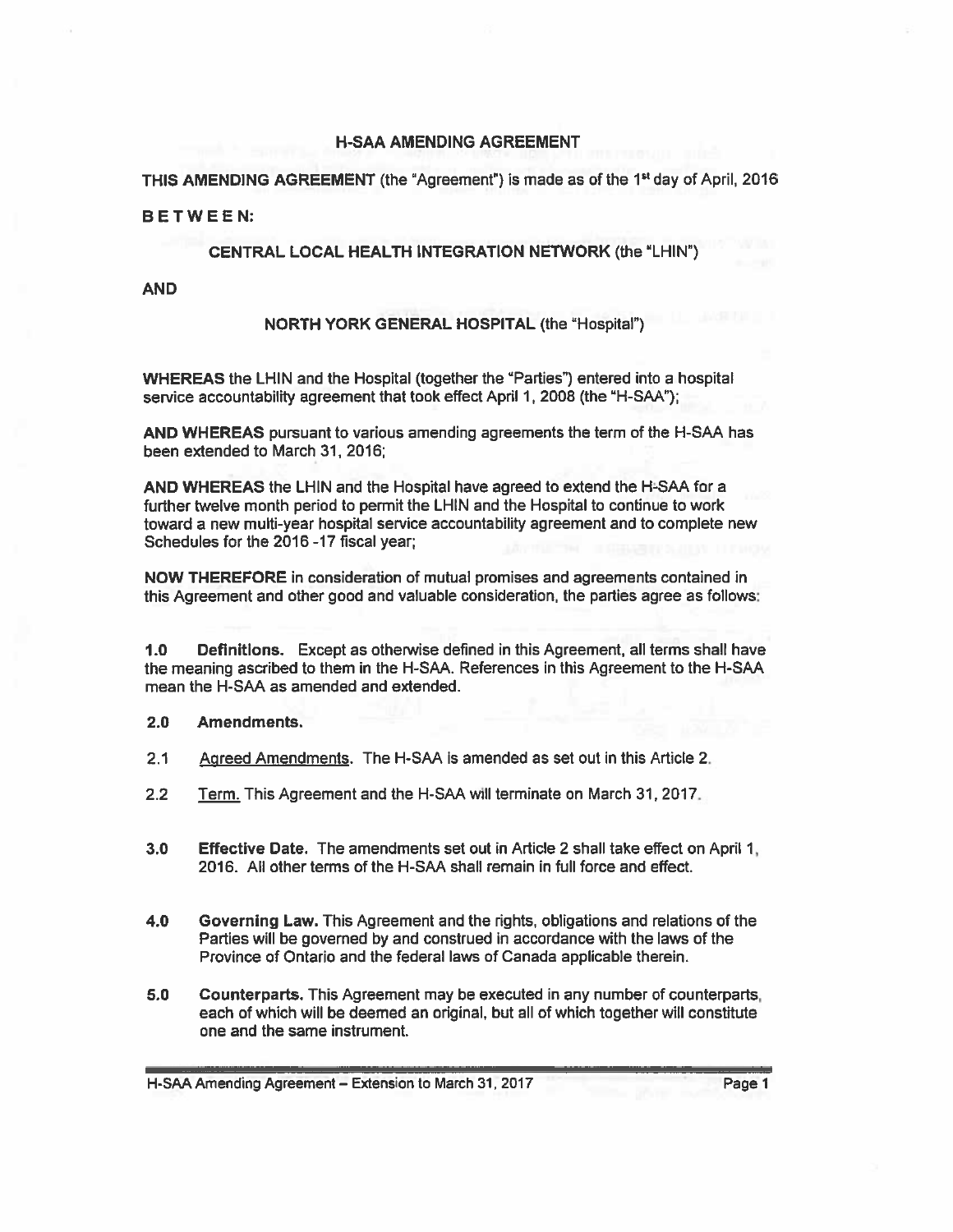Entire Agreement. This Agreement constitutes the entire agreement between  $6.0$ the Parties with respect to the subject matter contained in this Agreement and supersedes all prior oral or written representations and agreements.

IN WITNESS WHEREOF the Parties have executed this Agreement on the dates set out below.

CENTRAL LOCAL HEALTH INTEGRATION NETWORK

By:

Warren Jestin Chair And by:

**Date** 

Kim L. Baker.

**Date** 

 $2715,2016$ 

**NORTH YORK GENERAL HOSPITAL** 

By:

Murray Perelman, Chair

**Date** 

And by: Tim Rutledge, CEO

 $5/16$ Date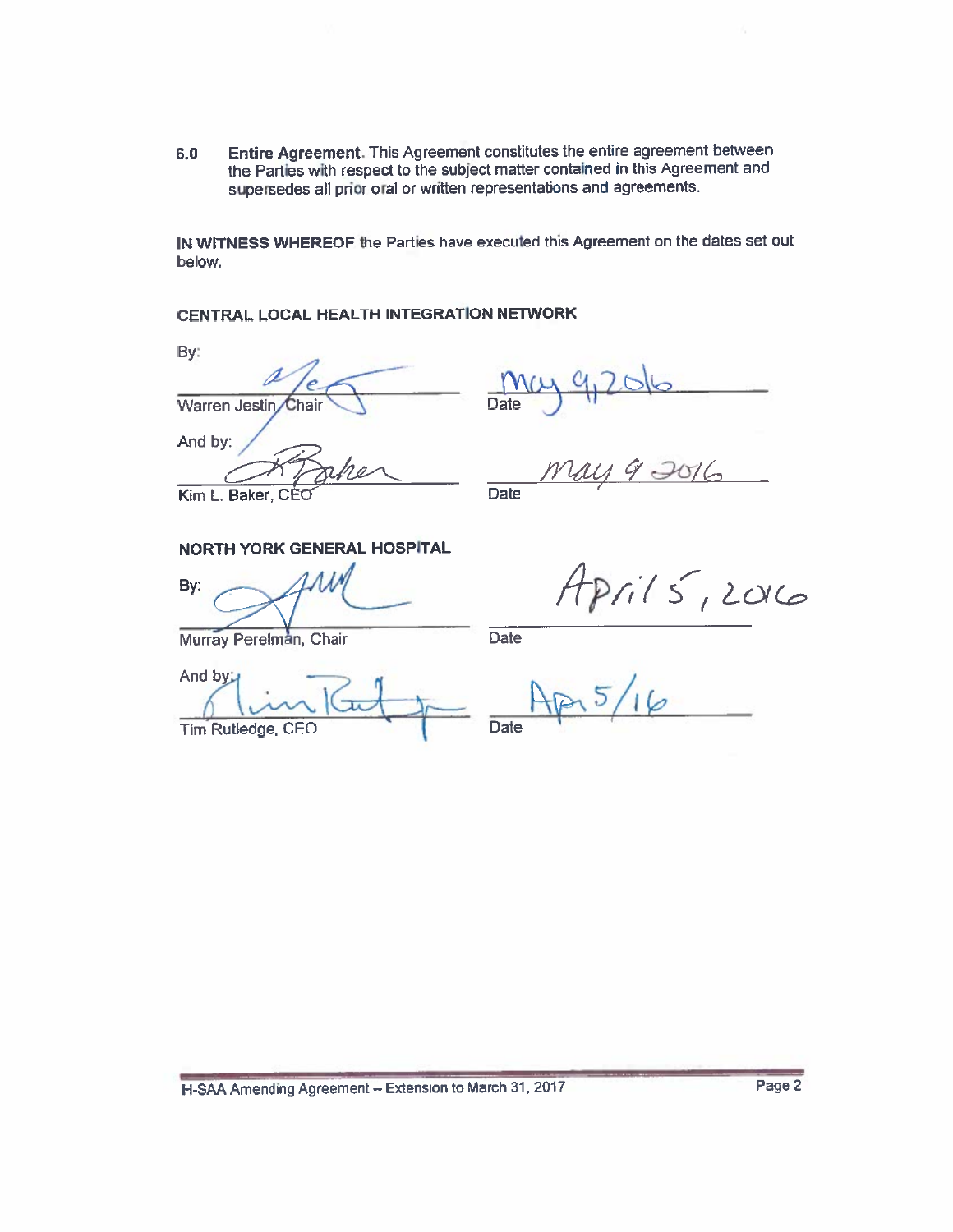| Facility #: 632                                  |                                            |  |
|--------------------------------------------------|--------------------------------------------|--|
|                                                  | Hospital Name: North York General Hospital |  |
| Hospital Legal Name: North York General Hospital |                                            |  |

| 2016-2017 Schedule A: Funding Allocation                      |                                                 |                                       |  |
|---------------------------------------------------------------|-------------------------------------------------|---------------------------------------|--|
|                                                               | 2016-2017                                       |                                       |  |
|                                                               | <b>Estimated Funding Allocation<sup>1</sup></b> |                                       |  |
| <b>Section 1: FUNDING SUMMARY</b>                             | Base <sup>2</sup>                               | Incremental/<br>One-Time <sup>2</sup> |  |
| <b>LHIN FUNDING</b>                                           |                                                 |                                       |  |
| <b>LHIN Global Allocations</b>                                | \$125,130,288                                   |                                       |  |
| Health System Funding Reform (HSFR) HBAM Funding              | \$80,474,850                                    |                                       |  |
| Health System Funding Reform (HSFR) QBP Funding               | \$33,516,651                                    |                                       |  |
| Post Construction Operating Plan (PCOP)                       | \$0                                             |                                       |  |
| Wait Time Strategy Services ("WTS")                           | \$1,284,812                                     | \$0                                   |  |
| Provincial Program Services ("PPS")                           | \$0                                             | \$0                                   |  |
| Other Non-HSFR LHIN Funding                                   | \$0                                             | \$4,270,207                           |  |
| <b>TOTAL 16/17 Estimated Funding Allocation (All Sources)</b> | \$240,406,601                                   | \$4,270,207                           |  |

|                                                                                      |               | 2016-2017               |
|--------------------------------------------------------------------------------------|---------------|-------------------------|
| Section 2: HSFR - Quality-Based Procedures <sup>4</sup>                              | <b>Volume</b> | Allocation <sup>4</sup> |
| Rehabilitation Inpatient Primary Unilateral Hip Replacement                          | 0             | \$0                     |
| Acute Inpatient Primary Unilateral Hip Replacement                                   | 349           | \$3,013,241             |
| Rehabilitation Inpatient Primary Unilateral Knee Replacement                         | $\Omega$      | \$0                     |
| Acute Inpatient Primary Unilateral Knee Replacement                                  | 467           | \$3,685,875             |
| Acute Inpatient Hip Fracture                                                         | 296           | \$4,561,518             |
| Knee Arthroscopy                                                                     | 423           | \$689,994               |
| Acute Inpatient Primary Bilateral Joint Replacement (Hip/Knee)                       | 155           | \$1,802,636             |
| Rehab Inpatient Primary Bilateral Hip/Knee Replacement                               | $\Omega$      | \$0                     |
| <b>Acute Inpatient Congestive Heart Failure</b>                                      | 606           | \$4,967,374             |
| Acute Inpatient Stroke Hemorrhage                                                    | 41            | \$504,318               |
| Acute Inpatient Stroke Ischemic or Unspecified                                       | 245           | \$2,741,092             |
| Acute Inpatient Stroke Transient Ischemic Attack (TIA)                               | 56            | \$190,607               |
| Acute Inpatient Non-Cardiac Vascular-Aortic Aneurysm (AA) excluding Advanced Pathway | 10            | \$209,669               |
| Acute Inpatient Non-Cardiac Vascular Lower Extremity Occlusive Disease (LEOD)        | 21            | \$191,223               |
| Inpatient Neonatal Jaundice (Hyperbilirubinemia)                                     | 325           | \$604,408               |
| Acute Inpatient Tonsillectomy                                                        | 616           | \$821,892               |
| Acute Inpatient Chronic Obstructive Pulmonary Disease                                | 388           | \$3,218,556             |
| Acute Inpatient Pneumonia                                                            | 380           | \$2,476,081             |
| <b>Sub-Total Quality Based Procedure Funding</b>                                     | 11,856        | \$33,516,651            |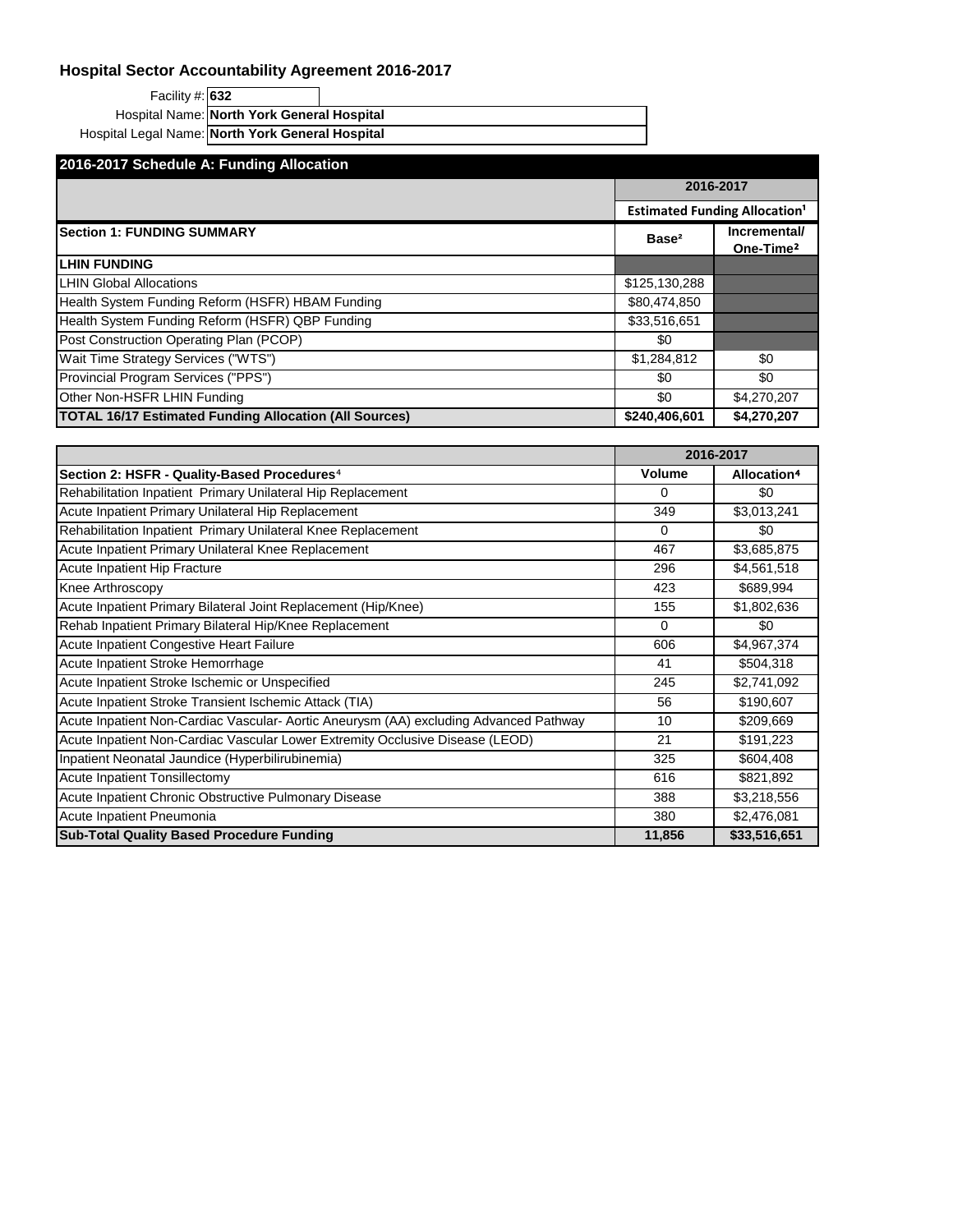Facility #: **632** Hospital Name: North York General Hospital Hospital Legal Name: North York General Hospital

|                                                                |                   | 2016-2017                             |  |
|----------------------------------------------------------------|-------------------|---------------------------------------|--|
| Section 3: Wait Time Strategy Services ("WTS")                 | Base <sup>2</sup> | Incremental/<br>One-Time <sup>2</sup> |  |
| <b>General Surgery</b>                                         | \$124,334         | \$0                                   |  |
| <b>Pediatric Surgery</b>                                       | \$0               | \$0                                   |  |
| Hip & Knee Replacement - Revisions                             | \$301,728         | \$0                                   |  |
| Magnetic Resonance Imaging (MRI)                               | \$819,000         | \$0                                   |  |
| Ontario Breast Screening Magnetic Resonance Imaging (OBSP MRI) | \$0               | \$0                                   |  |
| Computed Tomography (CT)                                       | \$39,750          | \$0                                   |  |
| Other WTS Funding                                              | \$0               | \$0                                   |  |
| <b>Sub-Total Wait Time Strategy Services Funding</b>           | \$1,284,812       | \$0                                   |  |
| Cardiac Surgery                                                | \$0               | \$0                                   |  |
| <b>Other Cardiac Services</b>                                  | \$0               | \$0                                   |  |
| Organ Transplantation                                          | \$0               | \$0                                   |  |
| Neurosciences                                                  | \$0               | \$0                                   |  |
| <b>Bariatric Services</b>                                      | \$0               | \$0                                   |  |
| Regional Trauma                                                | \$0               | \$0                                   |  |
| <b>Sub-Total Provincial Priority Program Services Funding</b>  | \$0               | \$0                                   |  |
| <b>ED Pay for Results</b>                                      | \$0               | \$3,077,600                           |  |
| Integrated Funding Model                                       | \$0               | \$175,000                             |  |
| Assess and Restore                                             | \$0               | \$631,155                             |  |
| <b>Specialty Eye Surgeries</b>                                 | \$0               | \$223,702                             |  |
| Urgent Priorities Funding - CT                                 | \$0               | \$162,750                             |  |
| <b>Sub-Total Other Non-HSFR Funding</b>                        | \$0               | \$4,270,207                           |  |

[1] Estimated funding allocations.

[2] Funding allocations are subject to change year over year.

[3] Funding provided by Cancer Care Ontario, not the LHIN.

[4] All QBP Funding is fully recoverable in accordance with Section 5.6 of the H-SAA. QBP Funding is not base funding for the purposes of the BOND policy.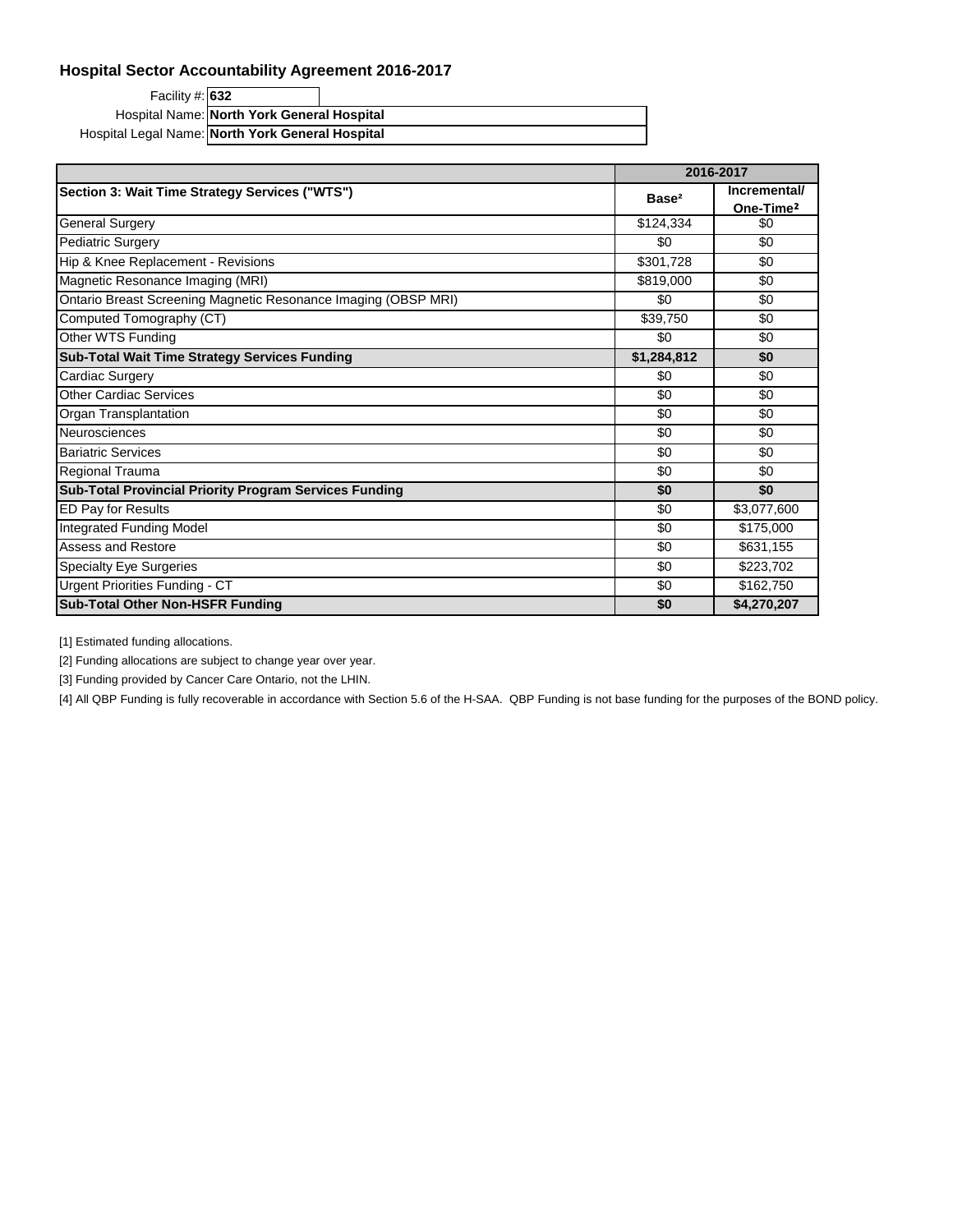| Facility #:          |    |
|----------------------|----|
| Hospital Name:       | I  |
| Hospital Legal Name: | Iı |

**North York General Hospital North York General Hospital**

Facility #: **632**

# **2016-2017 Schedule B: Reporting Requirements**

| 1. MIS Trial Balance                                                     | <b>Due Date</b><br>2016-2017 |
|--------------------------------------------------------------------------|------------------------------|
| Q2 - April 01 to September 30                                            | 31 October 2016              |
| Q3 - October 01 to December 31                                           | 31 January 2017              |
| Q4 - January 01 to March 31                                              | 31 May 2017                  |
| 2. Hospital Quartery SRI Reports and Supplemental Reporting as Necessary | <b>Due Date</b><br>2016-2017 |
| Q2 - April 01 to September 30                                            | 07 November 2016             |
| Q3 - October 01 to December 31                                           | 07 February 2017             |
| Q4 - January 01 to March 31                                              | 7 June 2017                  |
| 3. Audited Financial Statements                                          | <b>Due Date</b><br>2016-2017 |
| <b>Fiscal Year</b>                                                       | 30 June 2017                 |
| 4. French Language Services Report                                       | <b>Due Date</b><br>2016-2017 |
| <b>Fiscal Year</b>                                                       | 30 April 2017                |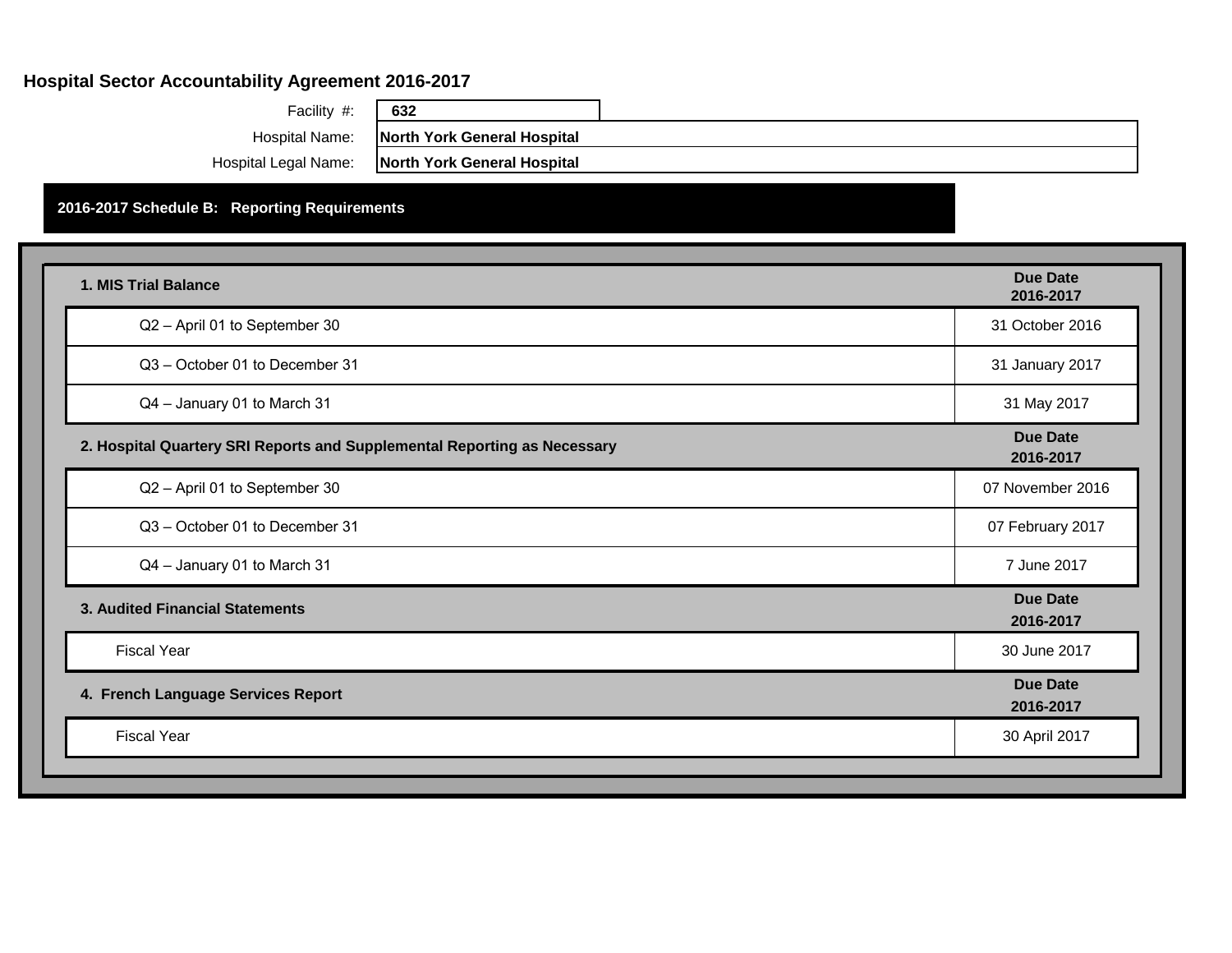Facility #: **632**

Hospital Name: North York General Hospital

Hospital Legal Name: North York General Hospital

| 2016-2017 Schedule C1 Performance Indicators                                                        |                            |                                           |                                             |
|-----------------------------------------------------------------------------------------------------|----------------------------|-------------------------------------------|---------------------------------------------|
| Part I - PATIENT EXPERIENCE: Access, Effective, Safe, Person-Centered                               |                            |                                           |                                             |
| *Performance Indicators                                                                             | <b>Measurement</b><br>Unit | Performance<br><b>Target</b><br>2016-2017 | Performance<br><b>Standard</b><br>2016-2017 |
| 90th Percentile Emergency Department (ED) length of stay for Complex Patients                       | hours                      | 7.9                                       | $<=7.9$                                     |
| 90th percentile ED Length of Stay for Minor/Uncomplicated Patients                                  | hours                      | 3.6                                       | $<=3.6$                                     |
| Percent of Priority 2, 3 and 4 Cases Completed within Access Targets for Hip<br>Replacements        | percentage                 | 90.0%                                     | $>= 90%$                                    |
| Percent of Priority 2, 3 and 4 Cases Completed within Access Targets for Knee<br>Replacements       | percentage                 | 90.0%                                     | $>= 90%$                                    |
| Percent of Priority 2, 3 and 4 Cases Completed within Access Targets for MRI                        | percentage                 | 40.0%                                     | $>= 40%$                                    |
| Percent of Priority 2, 3 and 4 Cases Completed within Access Targets for CT Scans                   | percentage                 | 90.0%                                     | $>= 90%$                                    |
| Readmissions to Own Facility within 30 days for selected HBAM Inpatient Grouper (HIG)<br>Conditions | percentage                 | <b>NA</b>                                 | <b>NA</b>                                   |
| Rate of Hospital Acquired Clostridium Difficile Infections                                          | Rate                       | 0.13                                      | $\leq 0.15$                                 |
| <b>Explanatory Indicators</b>                                                                       | <b>Measurement</b><br>Unit |                                           |                                             |
| Percent of Stroke/TIA Patients Admitted to a Stroke Unit During their Inpatient Stay                | Percentage                 |                                           |                                             |
| Hospital Standardized Mortality Ratio                                                               | Ratio                      |                                           |                                             |
| Rate of Ventilator-Associated Pneumonia                                                             | Rate                       |                                           |                                             |
| <b>Central Line Infection Rate</b>                                                                  | Rate                       |                                           |                                             |
| Rate of Hospital Acquired Methicillin Resistant Staphylococcus Aureus Bacteremia                    | Rate                       |                                           |                                             |
| Percent of Priority 2, 3 and 4 Cases Completed within Access Targets for Cardiac By-Pass<br>Surgery | Percentage                 |                                           |                                             |
| Percent of Priority 2, 3 and 4 Cases Completed within Access Targets for Cancer Surgery             | Percentage                 |                                           |                                             |
| Percent of Priority 2, 3 and 4 Cases Completed within Access Targets for Cataract Surgery           | Percentage                 |                                           |                                             |

| Part II - ORGANIZATIONAL HEALTH: Efficient, Appropriately Resourced, Employee Experience, Governance |                            |                                           |                                             |  |
|------------------------------------------------------------------------------------------------------|----------------------------|-------------------------------------------|---------------------------------------------|--|
| *Performance Indicators                                                                              | <b>Measurement</b><br>Unit | Performance<br><b>Target</b><br>2016-2017 | Performance<br><b>Standard</b><br>2016-2017 |  |
| Current Ratio (Consolidated – all sector codes and fund types)                                       | Ratio                      | 0.80                                      | $0.80 - 2.00$                               |  |
| Total Margin (Consolidated - all sector codes and fund types)                                        | Percentage                 | $0.00\%$                                  | $0 - 2.00%$                                 |  |
| <b>Explanatory Indicators</b>                                                                        | <b>Measurement</b><br>Unit |                                           |                                             |  |
| Total Margin (Hospital Sector Only)                                                                  | Percentage                 |                                           |                                             |  |
| Adjusted Working Funds / Total Revenue %                                                             | Percentage                 |                                           |                                             |  |

| Part III - SYSTEM PERSPECTIVE: Integration, Community Engagement, eHealth                |                            |                                           |                                      |  |
|------------------------------------------------------------------------------------------|----------------------------|-------------------------------------------|--------------------------------------|--|
| *Performance Indicators                                                                  | <b>Measurement</b><br>Unit | Performance<br><b>Target</b><br>2016-2017 | Performance<br>Standard<br>2016-2017 |  |
| Alternate Level of Care (ALC) Rate                                                       | percentage                 | 14.00%                                    | $\leq$ 14.00%                        |  |
| Percentage of Acute Alternate Level of Care (ALC) Days (closed cases)                    | percentage                 | 15.00%                                    | $\leq$ 15.00%                        |  |
| <b>Explanatory Indicators</b>                                                            | <b>Measurement</b><br>Unit |                                           |                                      |  |
| Repeat Unscheduled Emergency Visits Within 30 Days For Mental Health Conditions          | Percentage                 |                                           |                                      |  |
| Repeat Unscheduled Emergency Visits Within 30 Days For Substance Abuse Conditions        | Percentage                 |                                           |                                      |  |
|                                                                                          |                            |                                           |                                      |  |
| Part IV - LHIN Specific Indicators and Performance targets: See Schedule C3              |                            |                                           |                                      |  |
| Targets for Year 2 and 3 of the Agreement will be set during the Annual Refresh process. |                            |                                           |                                      |  |
| Refer to 2016-17 H-SAA Indicator Technical Specification for further details.            |                            |                                           |                                      |  |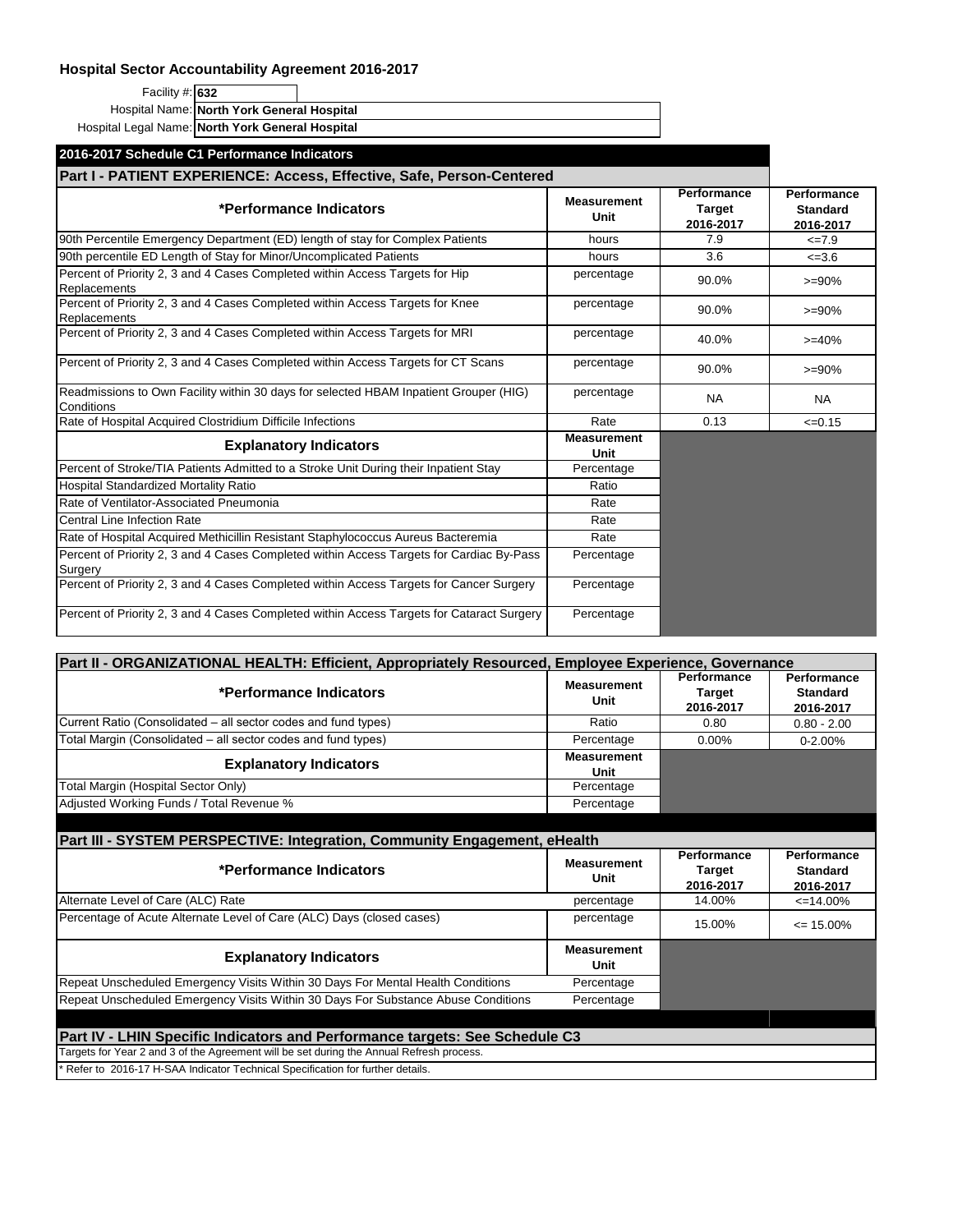| Facility #: 632                                  |                                            |  |
|--------------------------------------------------|--------------------------------------------|--|
|                                                  | Hospital Name: North York General Hospital |  |
| Hospital Legal Name: North York General Hospital |                                            |  |

# **2016-2017 Schedule C2 Service Volumes**

# **Part I - Clinical Activity and Patient Services**

|                              | <b>Measurement</b><br>Unit   | <b>Performance</b><br><b>Target</b><br>2016-2017 | Performance<br><b>Standard</b><br>2016-2017 |
|------------------------------|------------------------------|--------------------------------------------------|---------------------------------------------|
| <b>Total Inpatient Acute</b> | <b>Weighted Cases</b>        | 30,709                                           | $>= 29,481$                                 |
| Day Surgery                  | <b>Weighted Cases</b>        | 5,160                                            | $>= 4,747$                                  |
| Inpatient Mental Health      | <b>Weighted Patient Days</b> | 18,392                                           | $>= 17,472$                                 |
| <b>Emergency Department</b>  | <b>Weighted Cases</b>        | 5,989                                            | $>= 5,510$                                  |
| <b>Ambulatory Care</b>       | <b>Visits</b>                | 163,510                                          | $= 138,984$                                 |

| <b>Part II - Wait Time Volumes</b>                             |                            |                                 |                                                |  |
|----------------------------------------------------------------|----------------------------|---------------------------------|------------------------------------------------|--|
|                                                                | <b>Measurement</b><br>Unit | <b>Global Base</b><br>2016-2017 | <b>Incremental</b><br><b>Base</b><br>2016-2017 |  |
| <b>General Surgery</b>                                         | Cases                      | 1,047                           | 54                                             |  |
| <b>Paediatric Surgery</b>                                      | Cases                      | 372                             |                                                |  |
| Hip & Knee Replacement - Revisions                             | Cases                      | 34                              | 28                                             |  |
| Magnetic Resonance Imaging (MRI)                               | <b>Total Hours</b>         | 5.200                           | 3,090                                          |  |
| Ontario Breast Screening Magnetic Resonance Imaging (OBSP MRI) | <b>Total Hours</b>         | 0                               | 60                                             |  |
| Computed Tomography (CT)                                       | <b>Total Hours</b>         | 9,802                           | 159                                            |  |

| <b>Part III - Provincial Programs</b>                            |                            |                          |                       |
|------------------------------------------------------------------|----------------------------|--------------------------|-----------------------|
|                                                                  | <b>Measurement</b><br>Unit | <b>Base</b><br>2016-2017 | One-Time<br>2016-2017 |
| <b>Cardiac Surgery</b>                                           | Cases                      | 0                        | O                     |
| Cardiac Services - Catheterization                               | Cases                      | $\Omega$                 | 0                     |
| Cardiac Services-Interventional Cardiology                       | Cases                      | $\Omega$                 | 0                     |
| Cardiac Services- Permanent Pacemakers                           | Cases                      | 0                        | 0                     |
| Automatic Implantable Cardiac Defib's (AICDs) -New Implants      | Cases                      | $\Omega$                 | 0                     |
| Automatic Implantable Cardiac Defib's (AICDs)- Replacements      | # of Replacements          | $\Omega$                 | 0                     |
| Automatic Implantable Cardiac Defib's (AICDs)- Replacements done | # of Replacements          | 0                        | 0                     |
| Automatic Implantable Cardiac Defib's (AICDs)- Manufacturer      | <b>Procedures</b>          | 0                        | 0                     |
| Organ Transplantation                                            | Cases                      | $\Omega$                 | 0                     |
| <b>Neurosciences</b>                                             | <b>Procedures</b>          | $\Omega$                 | 0                     |
| Regional Trauma                                                  | Cases                      | $\Omega$                 | 0                     |
| Number of Forensic Beds- General                                 | <b>Beds</b>                | $\Omega$                 | 0                     |
| Number of Forensic Beds- Secure                                  | <b>Beds</b>                | $\Omega$                 | 0                     |
| Number of Forensic Beds- Assessment                              | <b>Beds</b>                | $\Omega$                 | 0                     |
| <b>Bariatric Surgery</b>                                         | Procedures                 | $\Omega$                 | O                     |
| Medical and Behavioural Treatment Cases                          | Cases                      | $\Omega$                 | 0                     |